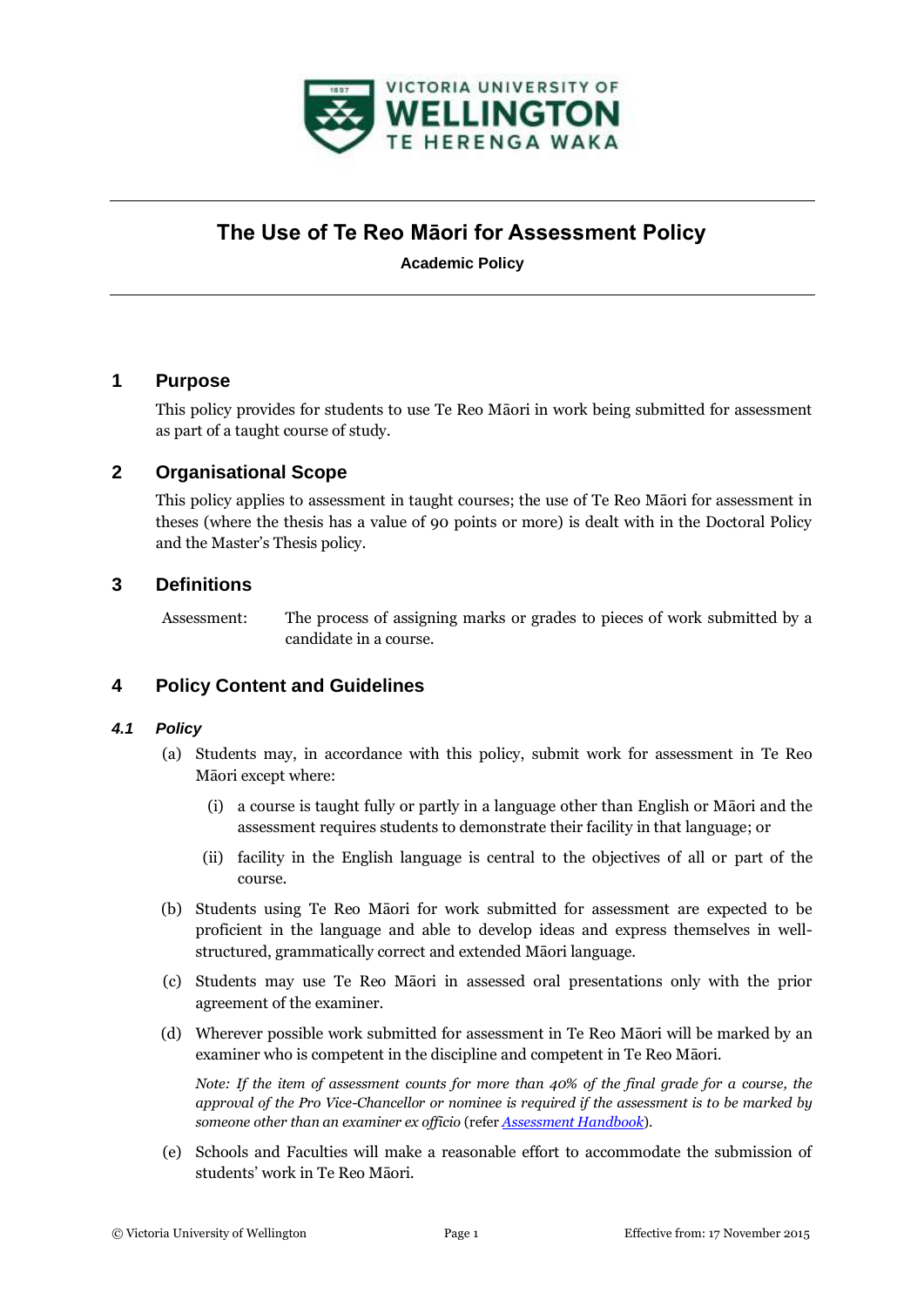#### *4.2 Procedures and Guidelines*

- (a) All matters to do with work submitted for assessment in Te Reo Māori are handled by the Manager of the Faculty Student and Academic Services Office (see Use of Te Reo Māori for Assessment: Guidelines for Faculty Managers – Appendix A).
- (b) Students in the first instance must contact or be referred to the Manager of their Faculty Student Administration Office (see Use of Te Reo Māori for Assessment: Guidelines for Students – Appendix B). It is important that they do so as soon as possible or at the latest at least one month before the examination is to be sat or the item of assessment is due to ensure that arrangements can be made in a timely manner.
- (c) It is recognised that some delay may occur due to arrangements being made for an alternative examiner or the inclusion of translation in the marking process.
- (d) If the student chooses to proceed, the Manager will advise the Head of School and examiner (see Use of Te Reo Māori for Assessment: Guidelines for Schools – Appendix C). If the Head of School determines that there are no examiners competent to mark the work in Te Reo Māori, the Manager will arrange for the work to be translated into English.
- (e) The University realises that some native speakers of Te Reo Māori might use Māori/English interchangeably in answering an examination paper. Any student who does so and who has not previously informed the Manager of the Faculty Student Administration Office must do so immediately after the examination. The Manager will then advise the examiner and arrange for an alternative examiner who is competent in Te Reo Māori or for the work to be translated. In such cases there may be further delay in the marking process.
- (f) Where an examiner discovers an item of work written in Te Reo Māori and no prior arrangements have been made to mark the work, the examiner will immediately pass the work to the Manager of the Faculty Student Administration Office who will arrange for the work to be assessed by another examiner who is competent in Te Reo Māori or have the work translated. In such cases there may be further delay in the marking process.
- (g) The Manager will ensure that any translator is an appropriately qualified professional, acceptable to the University.
- (h) The Manager will ensure that work which is sent to be translated bears no identification other than the student's identification number.
- (i) The translator will be instructed to translate what has been submitted by the student as accurately as possible (see Use of Te Reo Māori for Assessment: Guidelines for Translators – Appendix D), in particular:
	- (i) effective and creative use of language should be reflected in the English translation as far as possible.
	- (ii) the student's use of language should not be improved in the process of translation, e.g. by correcting errors or inconsistencies, or by improving the flow of awkward passages.
- (j) To assist translation, it is necessary for a student to provide technical vocabulary in the form of a glossary. This terminology should be developed in advance, in consultation with the examiner and translator if necessary.
- (k) The examiner will mark the translation as they would mark any other work. Where necessary, the examiner may seek clarification of the translation of the work from the translator.